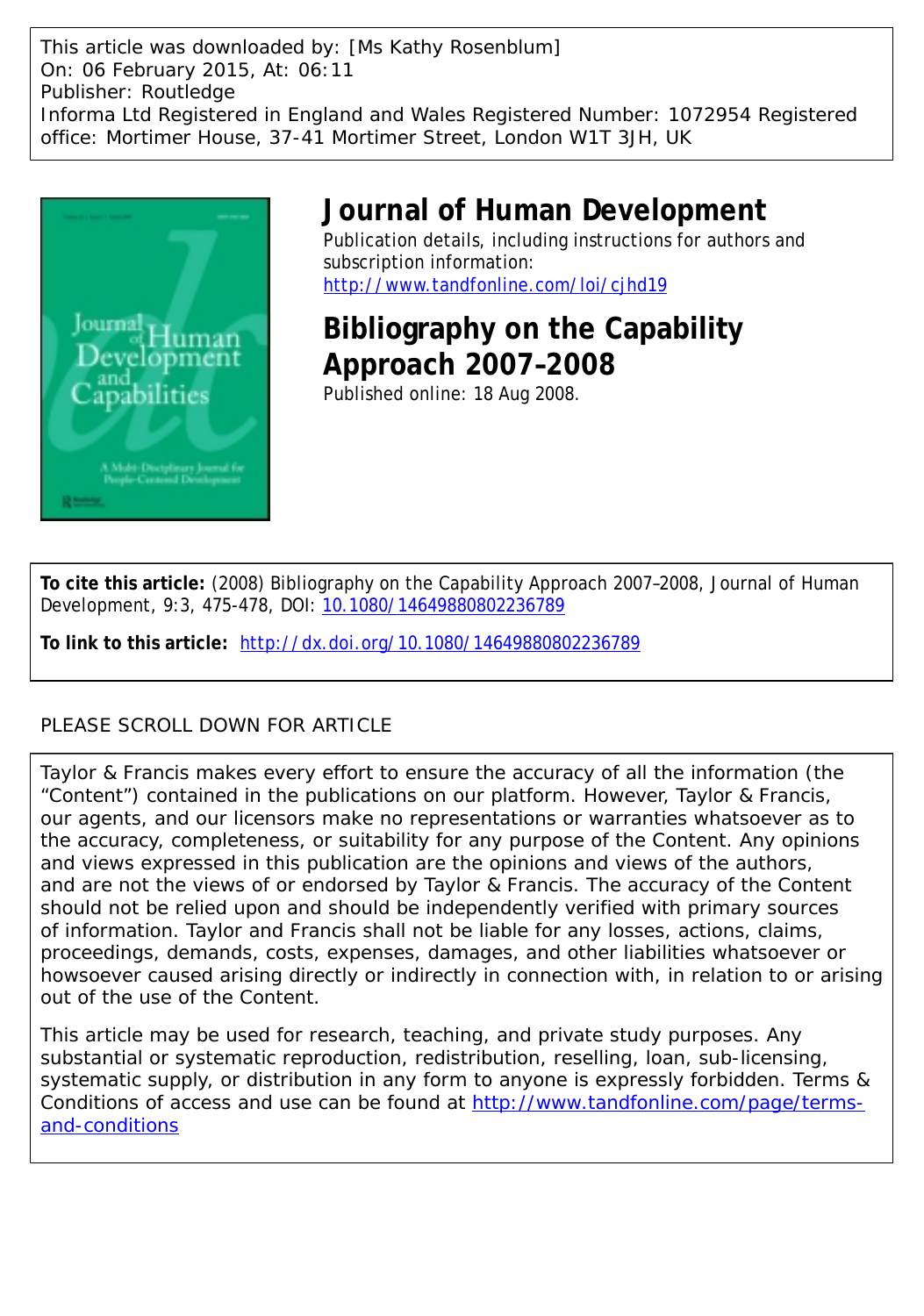## Bibliography on the Capability Approach 2007–2008

#### References

- Agarwal, B. and Panda, P. (2007) 'Toward freedom from domestic violence: the neglected obvious', Journal of Human Development, 8(3), pp. 359–388.
- Alkire, S. (2007) 'Measuring freedoms alongside well-being', in I. Gough and J. Allister McGregor (Eds.), Well-Being in Developing Countries: New Approaches and Research Strategies, Cambridge University Press, Cambridge.
- Alkire, S. (2008) 'Choosing dimensions: the Capability Approach and multidimensional poverty', in N. Kakwani and J. Silber (Eds.), The Many Dimensions of Poverty, Palgrave-MacMillan, London.
- Alkire, S. (2008) 'Using the Capability Approach: prospective and evaluative analyses', in F. Comim, M. Qizilbash and S. Alkire (Eds.), The Capability Approach: Concepts, Measures and Applications, Cambridge University Press, Cambridge.
- Ballet, J., Dubois, J.L. and Mahieu, F.R. (2007) 'Responsibility for each other's freedom: agency as the source of collective capability', Journal of Human Development, 8(2), pp. 185–201.
- Berénger, V. and Verdier-Chouchane, A. (2007) 'Multidimensional measures of well-being: standard of living and quality of life across countries', World Development, 35(7), pp. 1259–1276.
- Cleaver, F., 'Understanding agency in collective action', Journal of Human Development, 8(2), pp. 223–244.
- Comim, F., Qizilbash, M. and Alkire, S. (Eds.) (2008) The Capability Approach: Concepts, Measures and Applications, Cambridge University Press, Cambridge.
- Costantini, V. and Monni, S. (2008) 'Environment, human development and economic growth', Ecological Economics, 64(4), pp. 867–880.
- Costantini, V. and Monni, S. (2008) 'Sustainability and human development', Economia Politica — Journal of Analytical and Institutional Economics, XXV(1), pp. 11–32.
- Crocker, D.A. (2007) 'Deliberative participation in local development', Journal of Human Development, 8(3), pp. 431–455.
- D'Agata, A. (2007) 'The moral standing of the market: a capability-based general equilibrium analysis', Economia Politica: Journal of Analytical and Institutional Economics, 24(3), pp. 349–368.
- Davis, J.B. (2007) 'Identity and commitment: Sen's fourth aspect of the self', in H.B. Schmid and F. Peters (Eds.), Rationality and Commitment, Oxford University Press, Oxford.
- De Munck, J. and Zimmermann, B. (Eds.) (2008) La liberté au prisme des capacités: Amartya Sen au delà du libéralisme ['Freedom from a capability perspective: Amartya Sen going beyond economic liberalism'], éditions EHESS, Paris [in French].
- Demuijnck, G. and Le Clainche, C. (2007) 'What we owe to persons with a disability: theoretical disputes and shared intuitions', Journal of Egalitarian Theory and Practice, 10, pp. 37–68.

ISSN 1464-9888 print/ISSN 1469-9516 online/08/030475-4  $\odot$  2008 United Nations Development Programme DOI: 10.1080/14649880802236789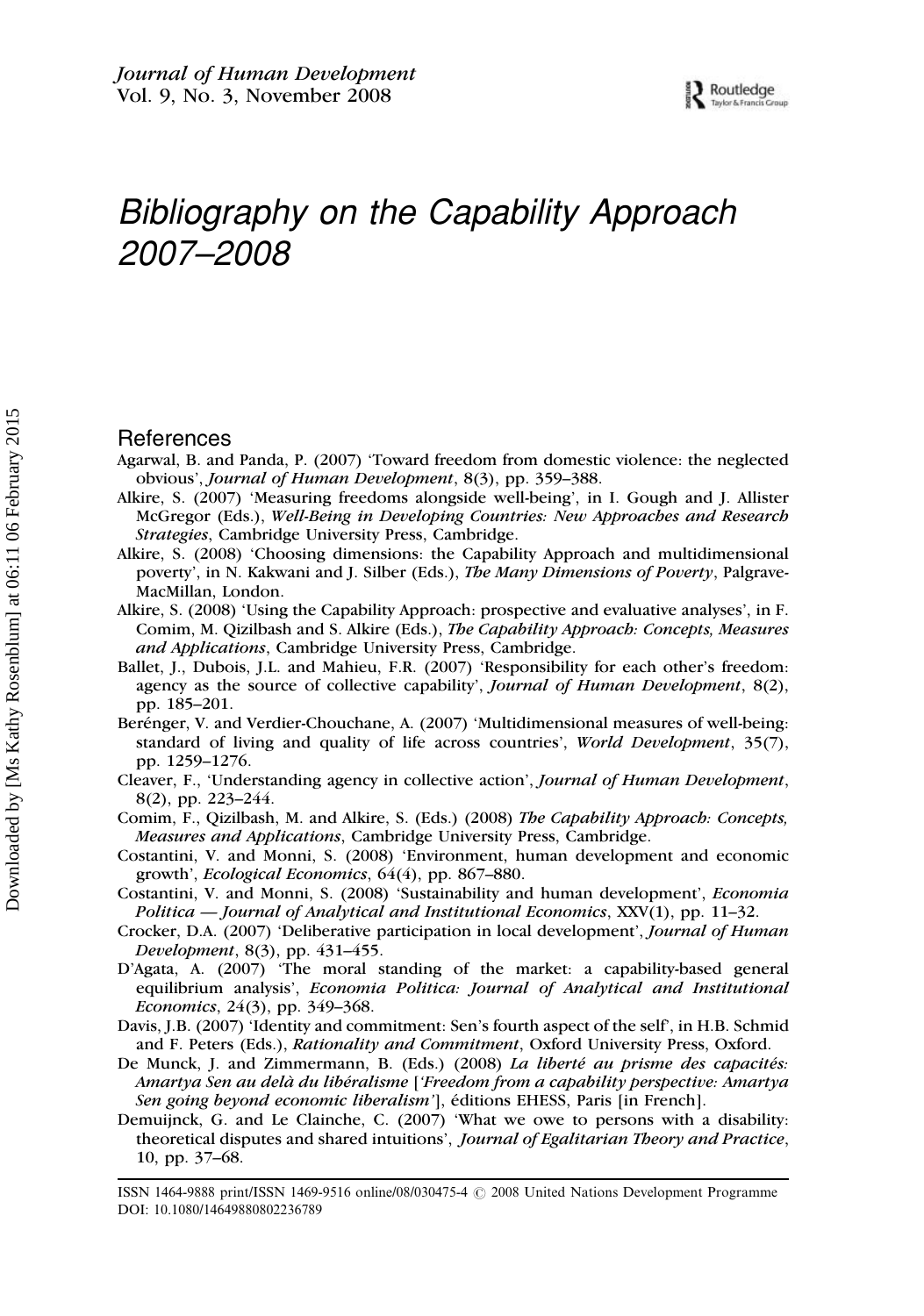Bibliography on the Capability Approach

- Demuijnck, G. (2007) 'Les discriminations sont-elles économiquement rationnelles?' ['Are discriminations economically rational?'], Revue de philosophie économique, 8(1), pp. 3–8 [in French].
- Deneulin, S. (2008) 'Beyond individual freedom and agency: structures of living together', in F. Comim, M. Qizilbash and S. Alkire (Eds.), The Capability Approach: Concepts, Measures and Applications, Cambridge University Press, Cambridge.
- Deneulin, S. (2007) 'Jenseits des individualistichen Freiheits- und Handlungsverständnisses: Strukturen des Zusammenlebens im "Capability Approach" der Entwicklungstheorie' ['Beyond individual freedom and agency: structures of living together in Sen's capability approach to development'], Peripherie. Zeitschrift für Politik und Ökonomie in der Dritten Welt, 107, pp. 250–268 [in German].
- Di Tommaso, M.L. (2007) 'Children capabilities: a structural equation model for India', The Journal of Socio-Economics, 36(3), pp. 436–450.
- Flores-Crespo, P. (2007) 'Ethnicity, identity and educational achievement in Mexico', International Journal of Education and Development, 27, pp. 331–339.
- Flores-Crespo, P. (2007) 'Situating education in the human capabilities approach', in M. Walker and E. Unterhalter (Eds.), Sen's Capability Approach and Social Justice in Education, Palgrave McMillan, London.
- Flores-Crespo, P. (2007) 'Education, employment and human development: illustrations from Mexico', Journal of Education and Work, 20(1), pp. 45–66.
- Fusco, A. and Silber, J. (2007) La pauvreté: un concept multidimensionnel [Poverty: a multidimensional concept], L'Harmattan, Paris [in French].
- Gasper, D. (2007) 'Goods and persons, reasons and responsibilities', International Journal of Social Economics, 34(1/2), pp. 6–18.
- Gasper, D. (2007) 'Martha Nussbaum's Ethic of Human Development and the Frontiers of Justice', in J. Boltvinik (Ed.), De la Pobreza al florecimiento humano: ¿teoria critica o utopia? [From Poverty to Human Flourishing], Desacatos, CIESAS, Mexico [in Spanish].
- Gasper, D. (2008) 'From 'Hume's law' to policy analysis for human development Sen after Dewey, Myrdal, Streeten, Stretton and Haq', Review of Political Economy, 20(2), pp. 233–256.
- Gasper, D. and Anand, P. (2007) 'Guest editorial', International Journal of Social Economics, 34(1/2).
- Giovanola, B. (2007) 'Quale sviluppo? Felicita`, beni relazionali e ricchezza Antropologica', ['Which development? Flourishing, relational goods and anthropological richness'], Etica ed economia,  $IX(1)$ , pp. 107-120.
- Giovanola, B. (2007) 'La ''svolta antropologica'' tra etica ed economia. Identita` e relazionalita` a partire da Amartya Sen' ['The ''anthropological turn'' between ethics and economics: identity and relationality in Amartya Sen and beyond'], in A. Da Re (Ed.), Etica e forme di vita, Vita e Pensiero, Milano [in Italian].
- Giovanola, B. (2007) 'Potenza e capacita`: F. Nietzsche e M. Nussbaum' ['Power and capability: Friedrich Nietzsche and Martha Nussbaum'], Rivista di studi utopici, 3, pp. 21–32 [in Italian].
- Giovanola, B. (2007) 'Sulla capacita` di essere felici. Ricchezza, benessere e liberta` a partire dal Capability Approach' ['On the capability to flourish: richness, well-being and freedom in the Capability Approach and beyond'], Meridiana, 56, pp. 193–212 [in Italian].
- Holland, B. (2007) 'Justice and the environment in Nussbaum's ''Capabilities Approach'': why sustainable ecological capacity is a meta-capability', *Political Research Quarterly*, 61(2), pp. 319–332 OnlineFirst [doi: 10.1177/1065912907306471].
- Hopper, K. (2007) 'Rethinking social recovery in schizophrenia: what a capabilities approach might offer', Social Science & Medicine, 65(2007), pp. 868-879.
- Ibrahim, S. and Alkire, S. (2007) 'Agency and empowerment: a proposal for internationally comparable indicators', Oxford Development Studies, 35(4), pp. 379–403.
- Johnstone, J. (2007) 'Technology as empowerment: a capability approach to computer ethics', Ethics and Information Technology, 9(1), pp. 73–87.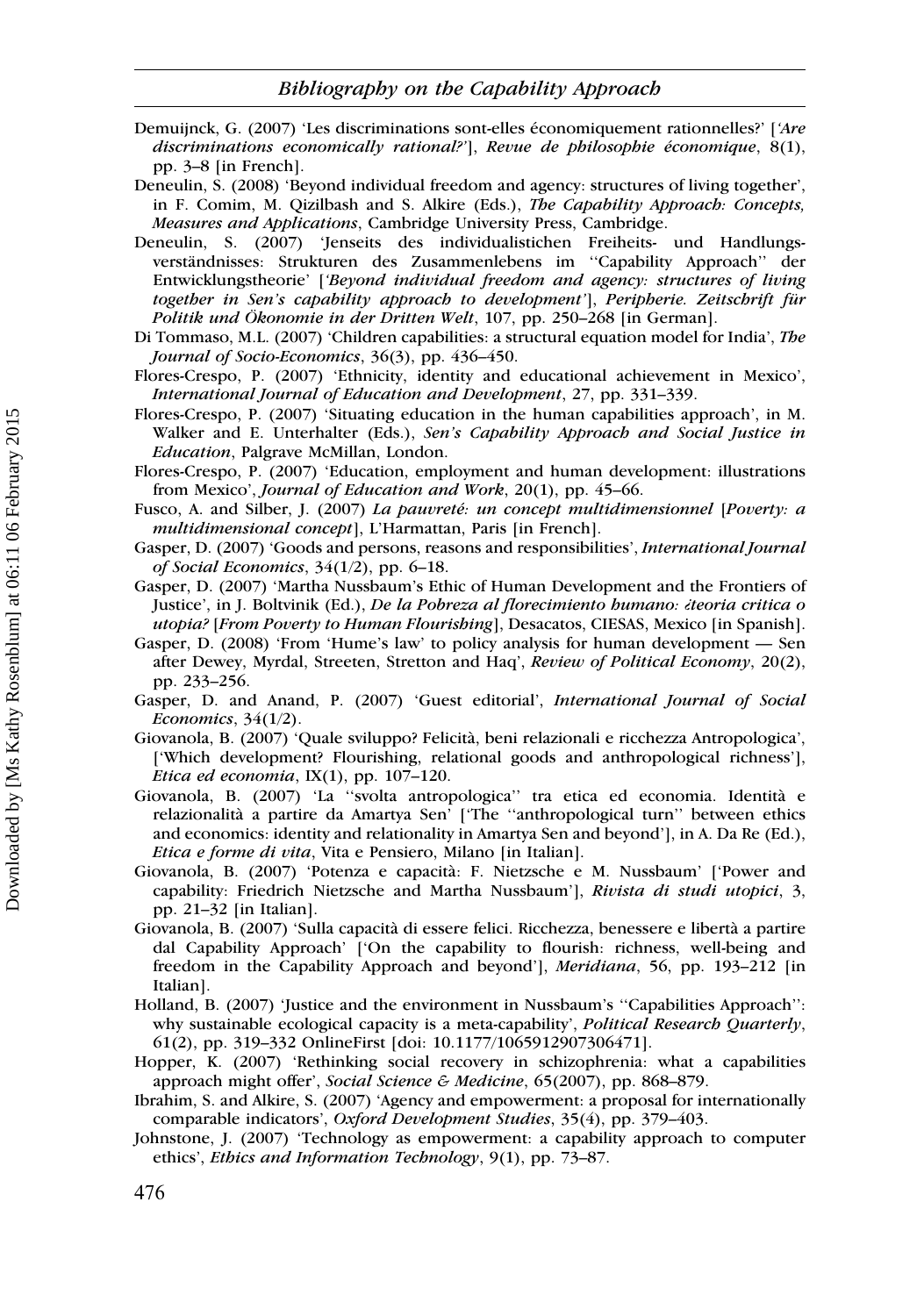- Krishnakumar, J. and Ballon, P. (2008) 'Estimating basic capabilities: a structural equation model applied to Bolivia', World Development, 36(6), pp. 992–1010.
- Lallau, B. (2008) 'Les agriculteurs africains entre vulnérabilité et résilience. Pour une approche par les capabilités de la gestion des risques' ['African peasants coping with their vulnerability: a capability based approach of risk management'], Revue Française de Socio-Economie, 1, pp. 177–198 [in French].
- Lallau, B. (2007) 'Capacités et gestion de l'incertitude. Essai sur les stratégies des maraîchers de Kinshasa' ['Capabilities and management of uncertainty: essays on the strategies of market gardeners in Kinshasa, Democratic Republic of Congo'], Journal of Human Development, 8(1), pp. 153–173.
- Lanzi, D. (2007) 'Capabilities, human capital and education', The Journal of Socio-Economics, 36, pp. 424–435.
- Lessmann, O. (2007) 'Konzeption und Erfassung von Armut Vergleich des Lebenslage-Ansatzes mit Sens Capability'-Ansatz' ['Conception and measurement of poverty comparison of the conditions of life approach and Sen's Capability Approach'] Volkswirtschaftliche Schriften, Berlin [in German].
- Lessmann, O. (2007/8) 'Armut als eingeschraenkter Handlungsspielraum. Konzepte und Wege der Operationalisierung' ['Poverty as a limited scope for action–concepts and operationalisations'], Angewandte Sozialforschung, 25(1/2), pp. 179–188 [in German].
- Lessmann, O. (2008) 'A similar line of thought in Neurath and Sen: interpersonal comparability', in E. Nemeth, S. Schmitz and T. Uebel (Eds.), Neurath's Economics in Context, Springer, Berlin.
- Maguire, C. (2008) 'The Capability Approach and citizenship education: what the arts have to offer', Prospero, 14(1), pp. 14–23.
- Martins, N. (2007) 'Ethics, ontology and capabilities', Review of Political Economy, 19(1), pp. 37–53.
- Nussbaum, M. (2007) 'Liberty of conscience: the attack on equal respect', Journal of Human Development, 8(3), pp. 337–357.
- Pellissery, S. and Bergh, S.I. (2007) 'Adapting the Capability Approach to explain the effects of participatory development programs: case studies from India and Morocco', Journal of Human Development, 8(2), pp. 283–302.
- Pierik, R. and Robeyns, I. (2007) 'Resources versus capabilities: social endowments in egalitarian theory', Political Studies, 55(1), pp. 133–152.
- Qizilbash, M. (2007) 'Social choice and individual capabilities', Politics, Philosophy and Economics, 6(2), pp. 169–192.
- Richardson, H.S. (2007) 'The social background of capabilities for freedoms', Journal of Human Development, 8(3), pp. 389–414.
- Ruger, J.P. (2007) 'Moral foundations of health insurance', Quarterly Journal of Medicine, 100(1), pp. 53–57.
- Ruger, J.P. (2007) 'Health, health care, and incompletely theorized agreements: a normative theory of health-policy decision-making', Journal of Health Politics, Policy, and Law, 32(1), pp. 51–87.
- Ruger, J.P. (2007) 'Rethinking equal access: agency, quality and norms', Global Public Health, 2(1), pp. 78–96.
- Ruger, J.P. (2008) 'Normative foundations of global health law', Georgetown Law Journal, 96, pp. 423–443.
- Ruta, D., Camfield, L. and Donaldson, C. (2007) 'Sen and the art of quality of life maintenance: towards a general theory of quality of life and its causation', The Journal of Socio-Economics, 36, pp. 397–423.
- Schokkaert, E. (2007) 'Capabilities and satisfaction with life', Journal of Human Development, 8(3), pp. 415–430.
- Srinivasan, S. (2007) 'No democracy without justice: political freedom in Amartya Sen's Capability Approach', Journal of Human Development, 8(3), pp. 457–480.
- Terzi, L. (2007) 'Capability and educational equality: the just distribution of resources to Students with disabilities and special educational needs', Journal of Philosophy of Education, 41(4), pp. 757–773.